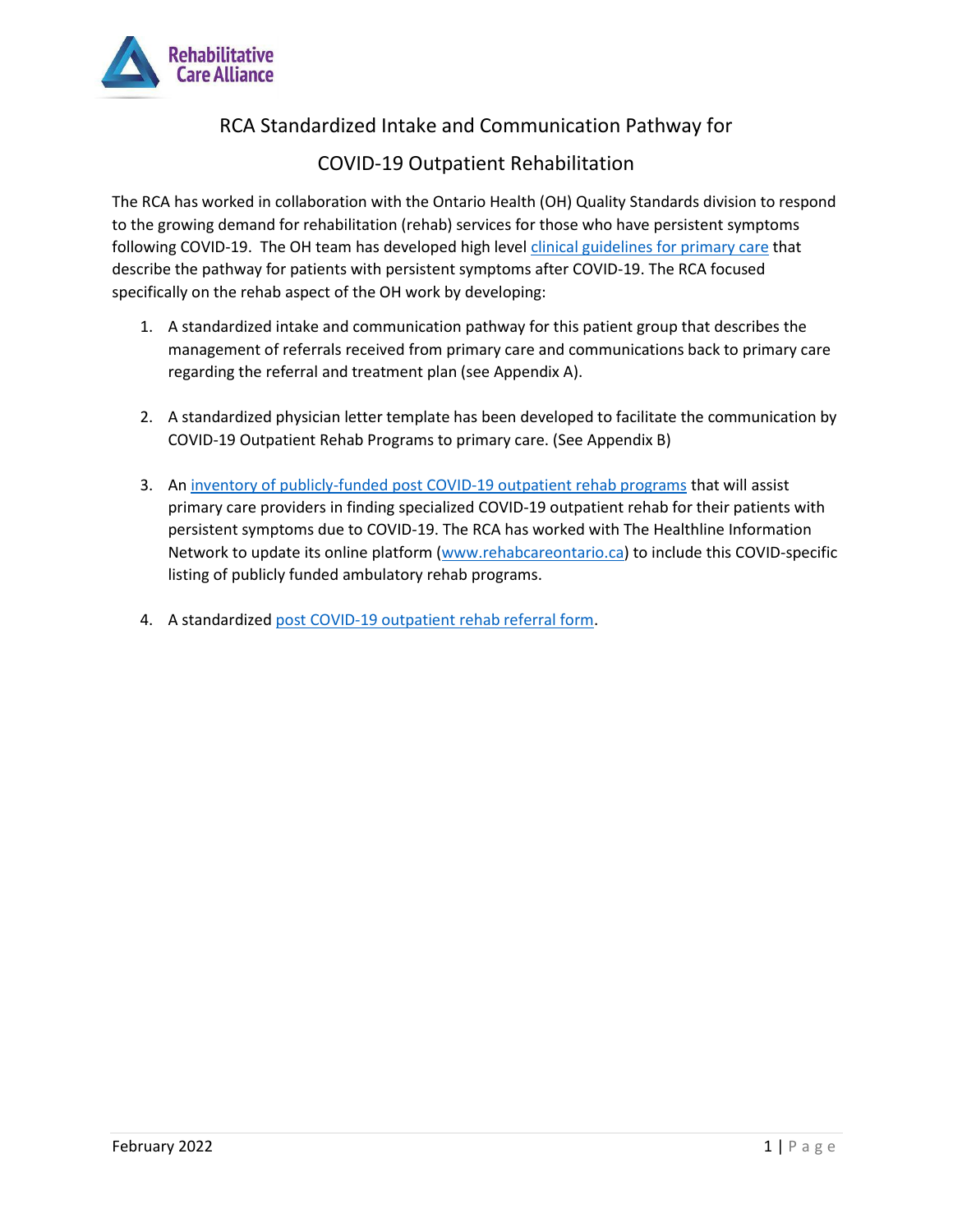

## Appendix A:



\*RCA Post COVID-19 [Outpatient Rehab Referral Form](http://rehabcarealliance.ca/post-covid-opr-referral-form)